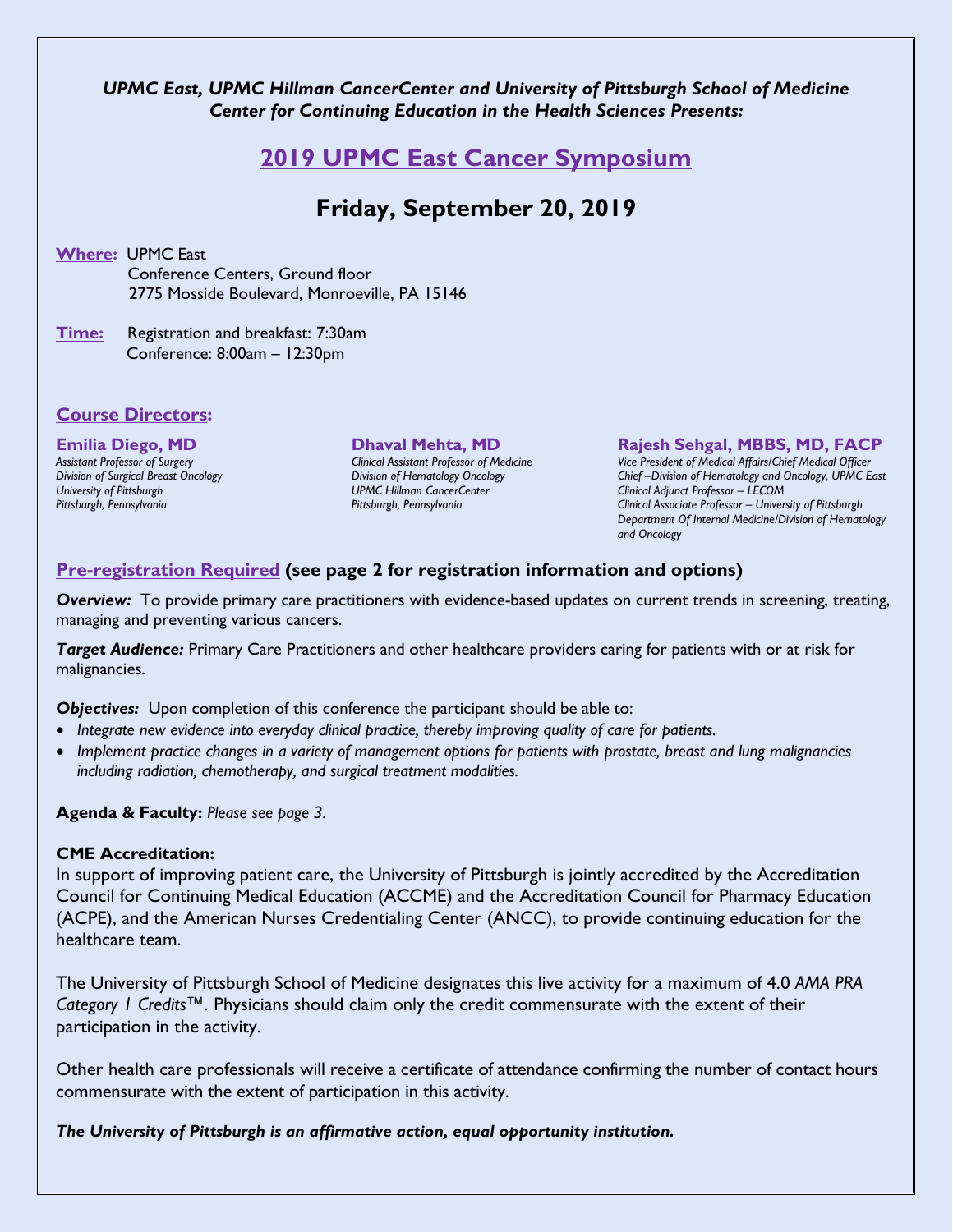**Pre-registration is required – please either register electronically by following the link below (you will need to first create an account) or submit the form below to Alex Hill (hillac3@upmc.edu)**

|                                      | <b>REGISTRATION FORM</b><br>2019 UPMC East Cancer Symposium<br>Friday, September 20, 2019<br>Registration and Breakfast begin at 7:30am<br>Lectures: 8:00 a.m. - 12:30 p.m.<br><b>UPMC East Conference Centers</b><br>2775 Mosside Boulevard<br>Monroeville, PA 15146 |  |
|--------------------------------------|-----------------------------------------------------------------------------------------------------------------------------------------------------------------------------------------------------------------------------------------------------------------------|--|
| <b>Electronic Registration Link:</b> | https://cce.upmc.com/UPMCEastCancerSymposium                                                                                                                                                                                                                          |  |
| <b>Paper Registration:</b>           |                                                                                                                                                                                                                                                                       |  |
| Name:                                |                                                                                                                                                                                                                                                                       |  |
| Degree/Credentials:                  |                                                                                                                                                                                                                                                                       |  |
| Specialty:                           |                                                                                                                                                                                                                                                                       |  |
| Address:                             |                                                                                                                                                                                                                                                                       |  |

Phone Number: E-Mail Address: Institution/Practice Site:

*\*PLEASE PRINT LEGIBLY\**

#### **Registration Deadline:**

September 17, 2019

#### **Registration Fee:**

There is no fee to participate in the Symposium.

Please scan paper registration form to [hillac3@upmc.edu](mailto:hillac3@upmc.edu)

*Participation by all individuals is encouraged. Advance notification of any special needs will help us provide better service. Please notify us of your needs at least one week in advance of the program by calling Alex Hill at 412-357-3175.* 

*Sponsored by UPMC East, UPMC Hillman CancerCenter and University of Pittsburgh School of Medicine Center for Continuing Education in the Health Sciences. UPMC East reserves the right to make changes to any components of the program as necessary.*

#### *Disclaimer Statement*

**The information presented at this CME program represents the views and opinions of the individual presenters, and does not constitute the opinion or endorsement of, or promotion by, the UPMC Center for Continuing Education in the Health Sciences, UPMC / University of Pittsburgh Medical Center or Affiliates and University of Pittsburgh School of Medicine. Reasonable efforts have been taken intending for educational subject matter to be presented in a balanced, unbiased fashion and in compliance with regulatory requirements. However, each program attendee must always use his/her own personal and professional judgment when considering further application of this information, particularly as it may relate to patient diagnostic or treatment decisions including, without limitation, FDA-approved uses and any off-label uses.**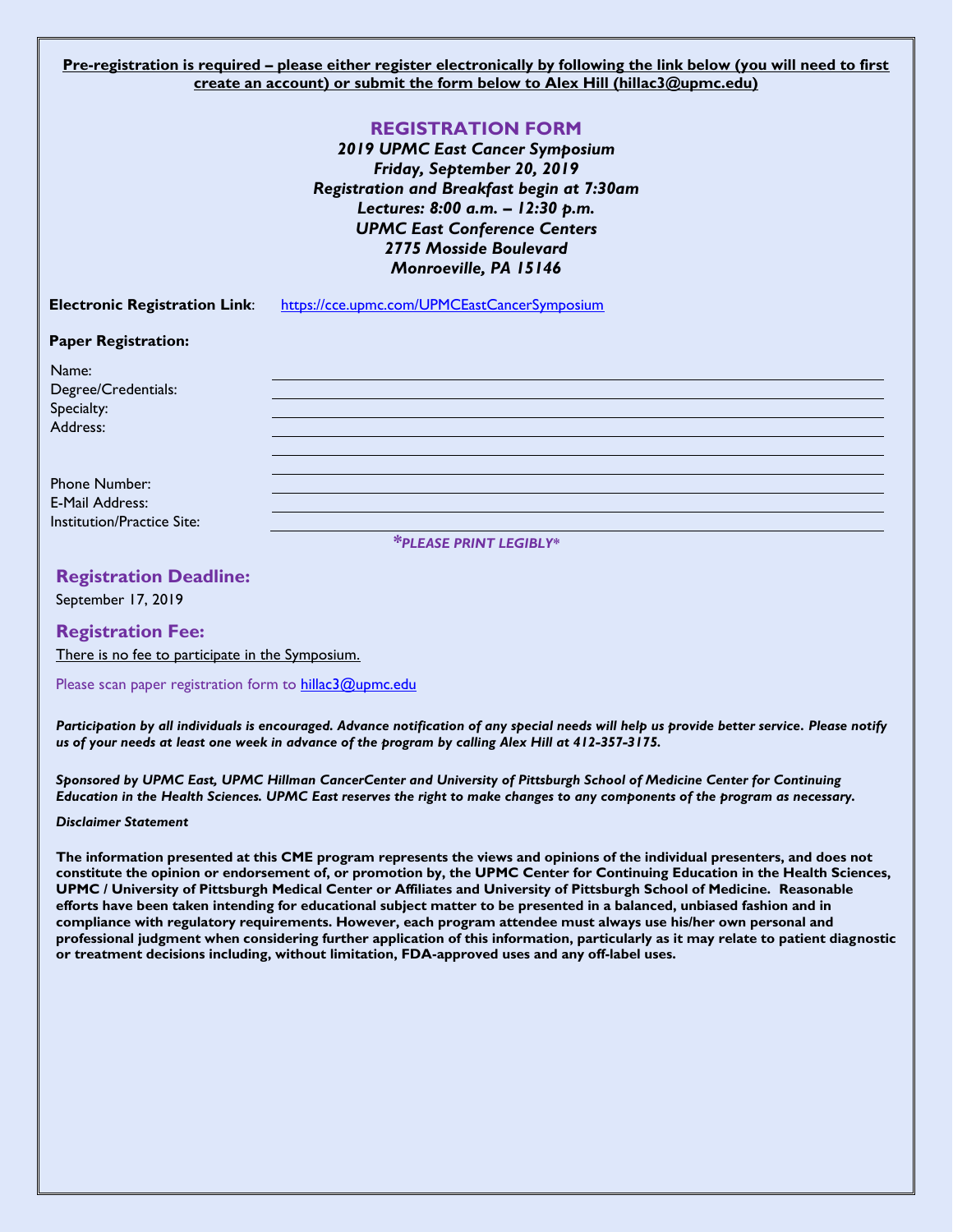**All individuals in a position to control the content of this education activity including members of the planning committee, speakers, presenters, authors, and/or content reviewers have disclosed all relevant financial relationships with any entity producing, marketing, re-selling, or distributing health care goods or services, used on, or consumed by, patients.**

**The following relevant financial relationships were disclosed:**

• **Leisha A. Emens MD, PhD:**

| First Name, Last Name,<br><b>Degree</b> | Name of the<br><b>Commercial Interest</b>           | <b>Nature of the Relationship</b>           | Are the products/services of the identified<br>commercial interest related to the<br>topic/content?<br>If yes, continue to next step |
|-----------------------------------------|-----------------------------------------------------|---------------------------------------------|--------------------------------------------------------------------------------------------------------------------------------------|
|                                         |                                                     |                                             | If no, stop, no further action<br>necessary                                                                                          |
| Dr. Leisha A. Emens, MD, PhD            | <b>AbbieVie- Consulting</b>                         | <b>Honoraria</b>                            | <b>No</b>                                                                                                                            |
| Dr. Leisha A. Emens, MD, PhD            | <b>Amgen- Consulting</b>                            | <b>Honoraria</b>                            | No                                                                                                                                   |
| Dr. Leisha A. Emens, MD, PhD            | Astrazeneca-<br><b>Consulting</b>                   | Honoraria,<br>travel/accomodatinos/expenses | No                                                                                                                                   |
| Dr. Leisha A. Emens, MD, PhD            | <b>Bayer- Consulting</b>                            | Honoraria,<br>travel/accomodatinos/expenses | <b>No</b>                                                                                                                            |
| Dr. Leisha A. Emens, MD, PhD            | <b>Bristold Meyers</b><br><b>Squibb- Consulting</b> | travel/accomodatinos/expenses               | No                                                                                                                                   |
| Dr. Leisha A. Emens, MD, PhD            | <b>Celgene- Consulting</b>                          | Honoraria                                   | No                                                                                                                                   |
| Dr. Leisha A. Emens, MD, PhD            | eTHeRNA-<br><b>Consulting</b>                       | No compensation                             | No                                                                                                                                   |
| Dr. Leisha A. Emens, MD, PhD            | Genentech-<br><b>Consulting</b>                     | Travel/accomodations/expenses               | <b>No</b>                                                                                                                            |
| Dr. Leisha A. Emens, MD, PhD            | <b>Gritstone- Consulting</b>                        | Honoraria                                   | No                                                                                                                                   |
| Dr. Leisha A. Emens, MD, PhD            | Medimmune-<br><b>Consulting</b>                     | Honararia                                   | No                                                                                                                                   |
| Dr. Leisha A. Emens, MD, PhD            | Molecuvax-<br><b>Consulting</b>                     | Potential for stock in the future           | No                                                                                                                                   |
| Dr. Leisha A. Emens, MD, PhD            | <b>Macrogenics-</b><br><b>Consulting</b>            | Honoraria,<br>travel/accomodatinos/expenses | <b>No</b>                                                                                                                            |
| Dr. Leisha A. Emens, MD, PhD            | <b>Novartis- Consulting</b>                         | travel/accomodatinos/expenses               | No                                                                                                                                   |
| Dr. Leisha A. Emens, MD, PhD            | <b>Peregrine- Consulting</b>                        | <b>Honoraria</b>                            | No                                                                                                                                   |
| Dr. Leisha A. Emens, MD, PhD            | Replimune-<br><b>Consulting</b>                     | Honoraria,<br>travel/accomodatinos/expenses | No                                                                                                                                   |
| Dr. Leisha A. Emens, MD, PhD            | <b>Roche- Consulting</b>                            | travel/accomodatinos/expenses               | No                                                                                                                                   |
| Dr. Leisha A. Emens, MD, PhD            | <b>Syndax- Consulting</b>                           | <b>Honoraria</b>                            | No                                                                                                                                   |
| Dr. Leisha A. Emens, MD, PhD            | <b>Vaccinex- Consulting</b>                         | Honoraria,<br>travel/accomodatinos/expenses | No                                                                                                                                   |
| Dr. Leisha A. Emens, MD, PhD            | <b>Impassion130 Sterring</b><br><b>Committee</b>    | Co-Chair                                    |                                                                                                                                      |
| Dr. Leisha A. Emens, MD, PhD            | (Genetech/Roche)<br><b>Kate2 Steering</b>           | Chair                                       | No                                                                                                                                   |
| Dr. Leisha A. Emens, MD, PhD            | Committee<br>TRIO-025 DSMB                          | Chair                                       | No                                                                                                                                   |
|                                         | (Trio/Syndax)                                       |                                             | No                                                                                                                                   |
| Dr. Leisha A. Emens, MD, PhD            | <b>Ambiance Trial</b><br><b>Steering Committee</b>  | <b>Committee Member</b>                     | No                                                                                                                                   |
| Dr. Leisha A. Emens, MD, PhD            | <b>Adura Biotech</b>                                | <b>Research Funding-PI</b>                  | No                                                                                                                                   |
| Dr. Leisha A. Emens, MD, PhD            | Atrazeneca                                          | <b>Research Funding-PI</b>                  | No                                                                                                                                   |
| Dr. Leisha A. Emens, MD, PhD            | <b>Breast Cancer</b><br><b>Research Foundation</b>  | <b>Research Funding-PI</b>                  | No                                                                                                                                   |
| Dr. Leisha A. Emens, MD, PhD            | <b>Bristol Meyers Squibb</b>                        | <b>Research Funding-PI</b>                  | No                                                                                                                                   |
| Dr. Leisha A. Emens, MD, PhD            | Corvus                                              | <b>Research Funding-PI</b>                  | No                                                                                                                                   |
| Dr. Leisha A. Emens, MD, PhD            | Department of<br><b>Defense</b>                     | <b>Research Funding-PI</b>                  | No                                                                                                                                   |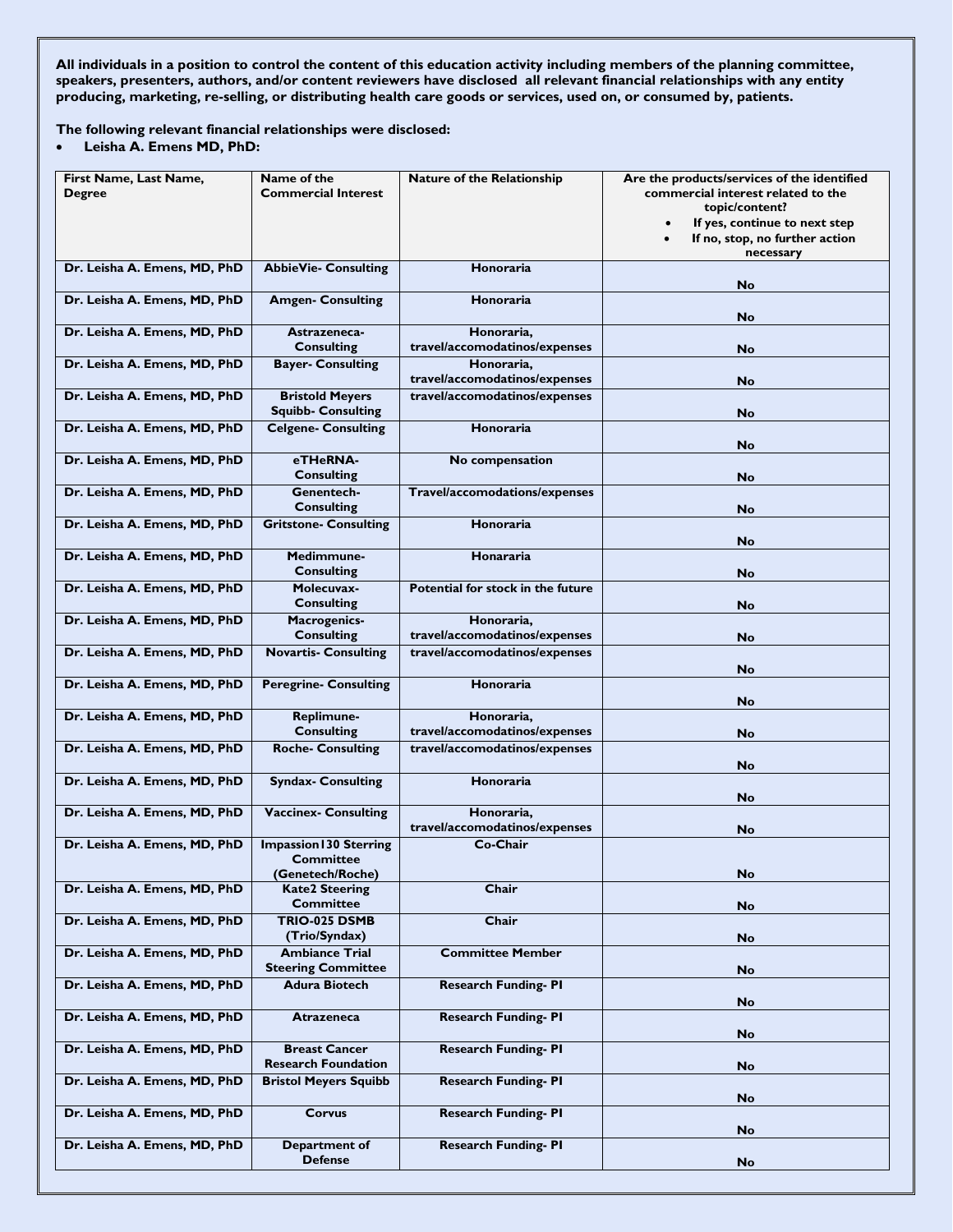| Dr. Leisha A. Emens, MD, PhD | <b>EMD Serono</b>           | <b>Research Funding-PI</b> |           |
|------------------------------|-----------------------------|----------------------------|-----------|
|                              |                             |                            | <b>No</b> |
|                              |                             |                            |           |
| Dr. Leisha A. Emens, MD, PhD | Genetech                    | <b>Research Funding-PI</b> |           |
|                              |                             |                            | <b>No</b> |
|                              |                             |                            |           |
| Dr. Leisha A. Emens, MD, PhD | HertX, Inc.                 | <b>Research Funding-PI</b> |           |
|                              |                             |                            | <b>No</b> |
| Dr. Leisha A. Emens, MD, PhD | <b>Maxcyte</b>              | <b>Research Funding-PI</b> |           |
|                              |                             |                            |           |
|                              |                             |                            | <b>No</b> |
| Dr. Leisha A. Emens, MD, PhD | <b>Merck</b>                | <b>Research Funding-PI</b> |           |
|                              |                             |                            |           |
|                              |                             |                            | <b>No</b> |
| Dr. Leisha A. Emens, MD, PhD | <b>National Cancer</b>      | <b>Research Funding-PI</b> |           |
|                              | <b>Institute</b>            |                            |           |
|                              |                             |                            |           |
| Dr. Leisha A. Emens, MD, PhD | <b>NSABP</b> Foundation     | <b>Research Funding-PI</b> |           |
|                              |                             |                            | <b>No</b> |
| Dr. Leisha A. Emens, MD, PhD | Roche                       |                            |           |
|                              |                             | <b>Research Funding-PI</b> |           |
|                              |                             |                            | <b>No</b> |
| Dr. Leisha A. Emens, MD, PhD | <b>Translational Breast</b> | <b>Research Funding-PI</b> |           |
|                              | <b>Cancer Research</b>      |                            |           |
|                              |                             |                            |           |
|                              | Consortium                  |                            | <b>No</b> |
| Dr. Leisha A. Emens, MD, PhD | <b>Aduro IND Licensing/</b> | <b>Royalties</b>           |           |
|                              | Vaccine                     |                            |           |
|                              |                             |                            | <b>No</b> |

**No other planners, members of the planning committee, speakers, presenters, authors, content reviewers and/or anyone else in a position to control the content of this education activity have relevant financial relationships to disclose.**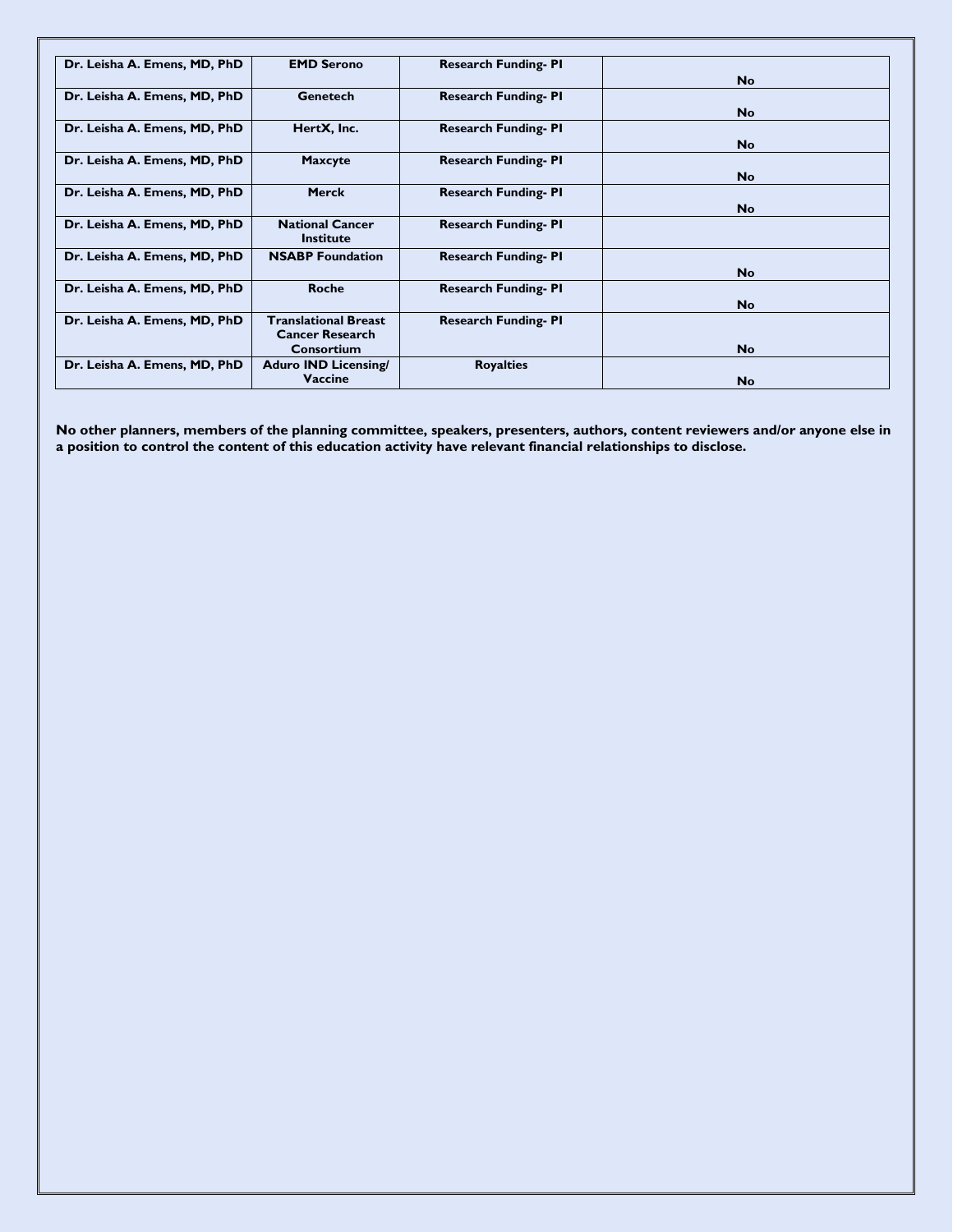| <b>Time</b>    | Agenda<br><b>Topic</b>                              | <b>Speaker</b>                                                                           |
|----------------|-----------------------------------------------------|------------------------------------------------------------------------------------------|
|                |                                                     |                                                                                          |
| 7:30 a.m.      | <b>Registration and Breakfast</b>                   |                                                                                          |
| 8:00a.m.       | <b>Welcome and Introduction</b>                     | Kotayya Kondaveeti, MD                                                                   |
|                |                                                     | Vice President, Network and Business Development                                         |
|                |                                                     | UPMC East, Monroeville, PA                                                               |
|                |                                                     | Mark O'Hern                                                                              |
|                |                                                     | President, UPMC East and UPMC McKeesport                                                 |
| 8:10 a.m.      | <b>Immunotherapy in Breast Cancer</b>               | Leisha Emens, MD, PhD                                                                    |
|                |                                                     | Professor of Medicine in Hematology/Oncology                                             |
|                |                                                     | Co-leader of the Immunology and Immunotherapy                                            |
|                |                                                     | Program                                                                                  |
|                |                                                     | Director of Translational Immunotherapy for the<br>Women's Cancer Research Center (WCRC) |
|                |                                                     | <b>UPMC Hillman Cancer Center</b>                                                        |
|                |                                                     | Pittsburgh, Pennsylvania                                                                 |
| 8:50 a.m.      | <b>Complications of Immunotherapy</b>               | Boriana Kamenova, MD                                                                     |
|                |                                                     | <b>Clinical Assistant Professor of Medicine</b>                                          |
|                |                                                     | Division of Hematology Oncology<br><b>UPMC Hillman Cancer Center</b>                     |
|                |                                                     |                                                                                          |
|                |                                                     | Nishant Tageja, MBBS, MD                                                                 |
|                |                                                     | <b>Clinical Assistant Professor of Medicine</b>                                          |
|                |                                                     | Division of Hematology Oncology                                                          |
|                |                                                     | <b>UPMC Hillman Cancer Center</b>                                                        |
| 9:35-9:50 a.m. | <b>Break</b>                                        |                                                                                          |
| $9:50$ a.m.    | <b>Prostate Cancer Screening and Surgical</b>       | <b>Jeffrey Browning, MD</b>                                                              |
|                | <b>Management of Localized Prostate Cancer</b>      | Department of Urology                                                                    |
|                |                                                     | UPMC East, Monroeville, PA                                                               |
|                |                                                     | UPMC McKeesport, McKeesport, PA                                                          |
|                |                                                     | Rahul J. Kumar, MD                                                                       |
|                |                                                     | <b>Clinical Assistant Professor</b>                                                      |
|                |                                                     | Department of Radiation Oncology                                                         |
|                |                                                     | <b>UPMC Cancer Centers</b>                                                               |
| 10:35 a.m.     | <b>Cancer Rehabilitation - Maintaining Function</b> | Romer Orada, DO                                                                          |
|                | and Quality of Life                                 | Assistant Professor-Physical Medicine and Rehabilitation                                 |
|                |                                                     | University of Pittsburgh                                                                 |
|                |                                                     | Pittsburgh, Pennsylvania                                                                 |